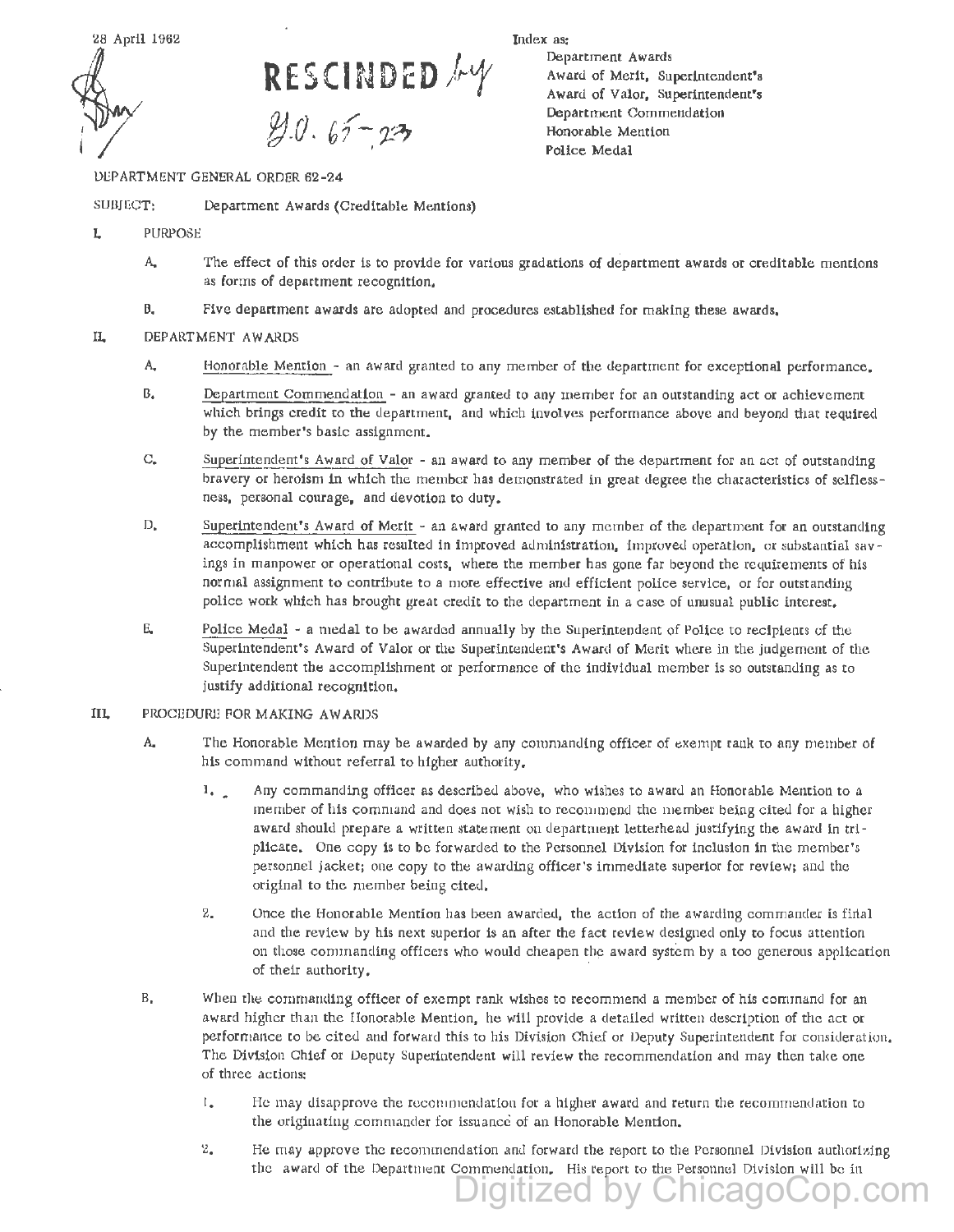three copies; one for the personnel jacket; one for bureau file and the original to be returned to the member being cited,

- 3. He may determine that the act or performance cited is of such an outstanding nature as to warrant consideration for the Superintendent's Award of Valor or Superintendent's Award of Merit, In this case he will forward the report with his recommendation for a higher award to the Awards Committee, consisting of the Deputy Superintendent for Field Services, the Deputy Superintendent for Staff Services, and the Director of Personnel,
- $4.$  The Department Commendation will be issued in the form of a certificate and a Personnel Order.
- $C<sub>s</sub>$  The Awards Committee will meet as often as is necessary, but at least once a month on a date agreed by the three members to review recommendations for the Superintendent's Award of Valor and the Superintendent's Award of Merit. In connection with such recommendations, they will take one of three actions:
	- l, They may disapprove the recommendation and return the report to the recommending officer with instructions that he authorize the issuance of the Department Commendation,
	- 2, They will approve the recommendation for either the Superintendent's Award of Merit or the Superintendent's Award of Valor and forward their recommendations to the Office of the Superintendent so that arrangements may be made for an appropriate ceremony.
	- 3. In addition to authorizing the Superintendent's Award of Valor or the Superintendent's Award of Merit they may recommend to the Superintendent that the case be considered for the Police Medal.
	- 4, The Superintendent's Award of Merit and Superintendent's Award of Valor will be presented in the form of a medal. ribbon bar, certificate and a Personnel Order,
- D. Once each year at a time to be specified by the Superintendent of Police, the Superintendent will meet with the Awards Committee to review those cases which have been recommended for the Police Medal and they w111 determine which members, if any, will be so honored for that year, No limit is placed on the number of such awards which may be given in one year and no requirement is established that any such awards be made.
- E. Tile Police Medal will be awarded in the form of a medal, ribbon bar, certificate, and a Personnel Order,
- IV, PERSONNEL DIVISION

The Director of Personnel will maintain the Certificate Forms for the Superintendent's Award of Valor, Superintendent's Award of Merit and the Police Medal and will issue these to members of cite department as authorized in this order along with the appropriate Personnel Order. All documents forwarded to the Personnel Division in support of recommended awards will become a part of the personnel file of the me. ther being cited,

- V, MAKING AWARDS
	- A. The Honorable Mention and Department Commendation will be presented to the cited member by his commanding officer with such ceremony as the issuing officer sees fit.
	- B. The Superintendent's Award of Valor and Superintendent's Award of Merit will be presented to the cited member as soon as approved, and recipients will be honored with such ceremony as deemed appropriate by the Superintendent of Police,
	- C, The Police Medal will be awarded at an annual ceremony as directed by the Superintendent,
- VI. WEARING DEPARTMENT RIBBONS
	- A; Members of the department who are awarded the Superintendent's Award of Merit, or the Superintendent's Award of Valor, or the Police Medal are requested to wear the ribbon bar on the blouse or the uniform shirt when the shirt is authorized as the outer garment. The ribbon' will be worn centered above the right breast pocket,  $1/4$  " above the seam of the pocket flap. A  $3/16$  " gold star will be centered on the ribbon for each additional award of the same class. A  $3/16$ " silver star will indicate 5 awards of the same class,
	- B. Medals will be worn only at parades and other formal occasions.
- VIL EFFECTIVE DATE

I have red

This order is effective 1 May 1962.

DISTRIBUTION: All Personnel. **Container and Superintendent of Police of Police of Police of Police of Police of Police of Police of Police of Police of Police of Police of Police of Police of** 

e order.